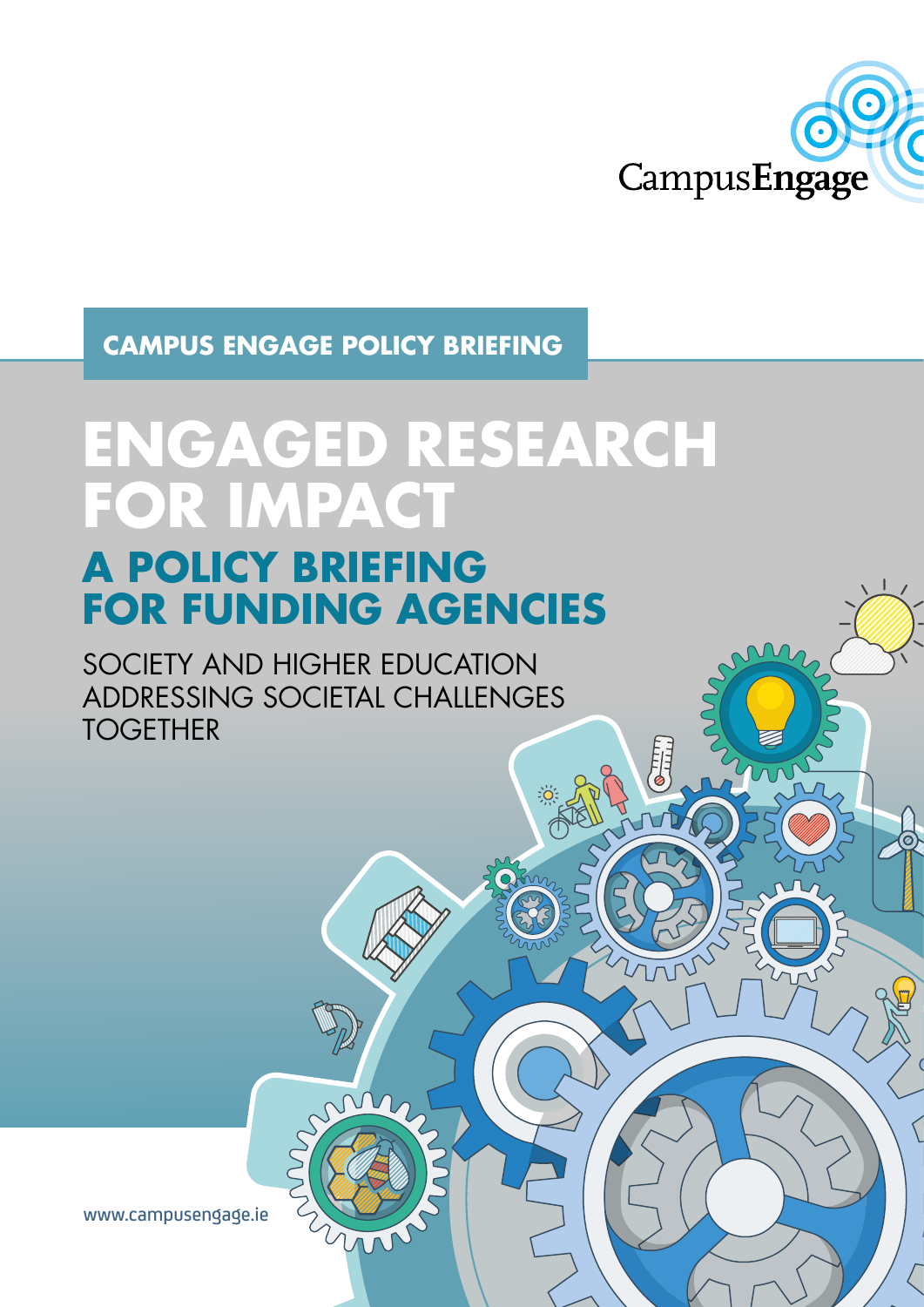# **ENGAGED RESEARCH FOR IMPACT:** SOCIETY AND HIGHER EDUCATION ADDRESSING SOCIETAL CHALLENGES TOGETHER

### **ENGAGED RESEARCH**

Campus Engage and the Irish Research Council recently launched a report on *Engaged Research - Society & Higher Education Addressing Grand Societal Challenges Together*, informed by a year-long national and international consultation process. The following definition and recommendations for funding agencies included in this policy briefing are drawn from that report.

**Engaged research** describes a wide range of non-discipline-specific high-quality and rigorous research approaches and methodologies that share a common interest in collaborative engagement with the community and aim to improve, understand or investigate an issue of public interest or concern, including societal challenges. Engaged research is advanced *with* community partners rather than *for* them. For engaged research to be authentic, relevant research stakeholders meaningfully and actively collaborate across the stages of the research lifecycle.

A great deal of engaged research literature refers to community engagement. In this context, community refers to a range of research stakeholders, including public or professional service and product users, policy makers, civil and civic society organisations, members of the public and other relevant stakeholders, including those most affected by the research topic.

#### **THE BENEFITS OF ENGAGED RESEARCH**

Engaged research realises impact by:

- **O** Maximising the value of, and providing a better return on, public research investment;
- **O** Utilising evidence-informed indicators to measure the desired success and impact of research, improving its quality, efficiency and productivity;
- **O** Combining multiple sources of knowledge and increasing the re-use of data, decreasing duplication of efforts across disciplines and sectors;
- **O** Responding to stronger demand for, and uptake of, new or improved policies, practices, products and services;
- **O** Encouraging greater public support, trust, and understanding of the importance of research in our everyday lives.

The extent and diversity of engaged research undertaken in Irish higher education institutions illustrates a strong collective desire to co-create and share knowledge for positive societal impact in a research landscape that is more inclusive and responsive. As well as economic revenue and spin-out companies, engaged research realises tangible benefits across Irish society.



**The Campus Engage** *Engaged Research Impact Framework* **(above) offers eight key categories to consider when assessing impact.**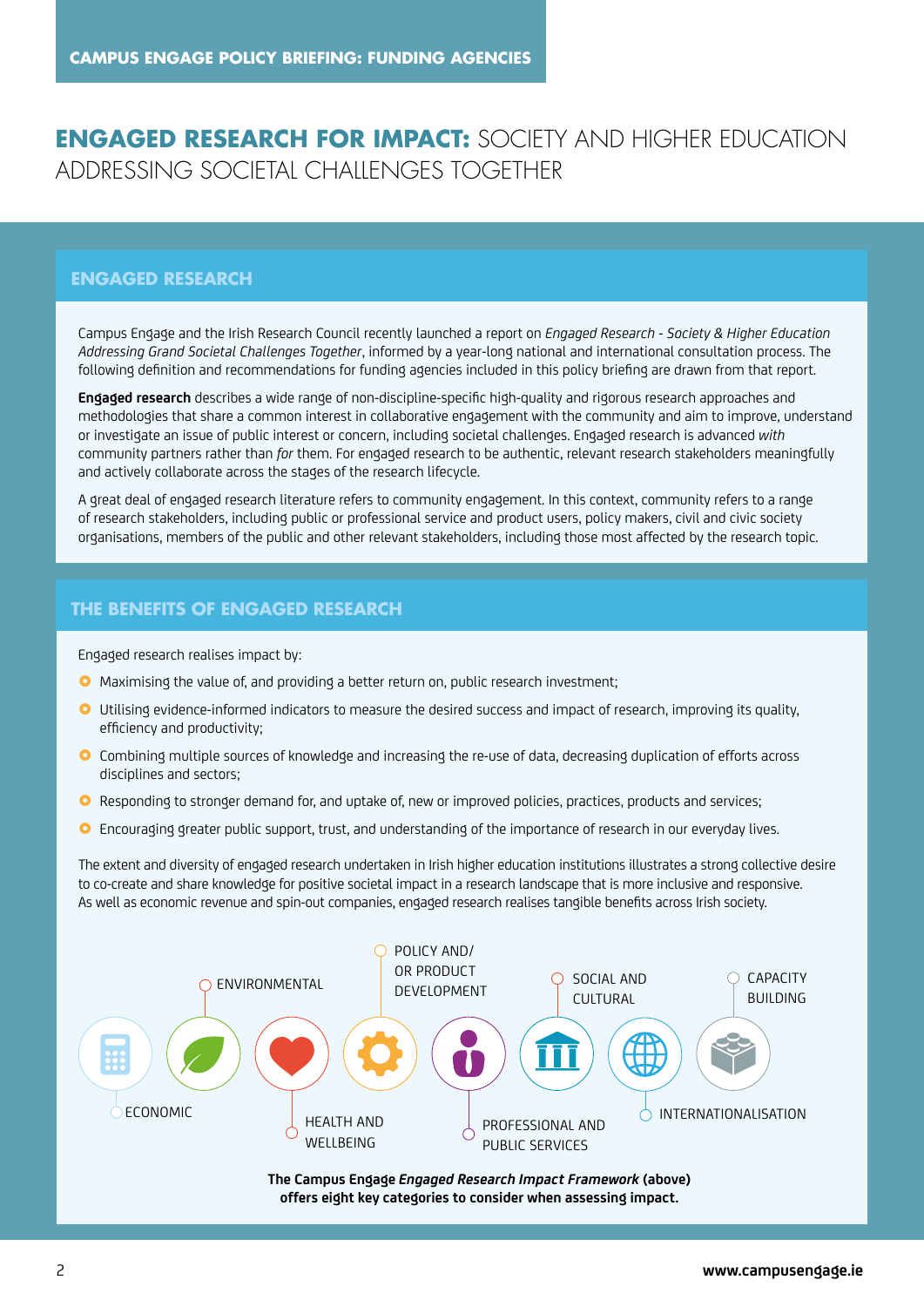# **ENGAGED RESEARCH FOR IMPACT:** SOCIETY AND HIGHER EDUCATION ADDRESSING SOCIETAL CHALLENGES TOGETHER

The requirement for higher education institutions to engage with a wide range of research stakeholders is integral to the higher education and research policy landscape.

- **O** This requirement is one of three core missions in Ireland's *National Strategy for Higher Education to 2030*. The need to find new ways for higher education to address its responsibilities towards the communities it serves in order to meet societal needs is articulated, with particular focus on engaged research approaches.
- £ As articulated in the *National Strategy for Higher Education to 2030*, strong community engagement requires recognition in resource allocation and in metrics used to assess impact.
- **O** The Higher Education Authority's System *Performance Framework 2018-2020*, which sets out national objectives and priorities, includes engagement in two of its six objectives. The *System Performance Framework 2018-2020's* metrics, which form the basis of higher education institutions' Performance Compacts, refer specifically to engaged research activity.
- **O** Innovation 2020, Ireland's strategy for research and development, science and technology, encourages all government departments and agencies to explore competitive funding mechanisms to stimulate solutions-driven collaborations with the community. The Irish Research Council and Health Research Board are specifically encouraged to target supports to increase the engagement of public entities and civic society in research which addresses societal challenges.
- **•** All of these policy drivers respond in different ways to the United Nations' *Sustainable Development Goals*, which aim to address the global challenges we face.

### **POLICY DRIVERS FOR CHANGE PUBLIC FUNDING**

These policy drivers are largely embedded in the mission, vision and values of Irish and European public research funding agencies and programmes.

- **•** Recommendations made in the report of the independent highlevel group on maximising the impact of EU research & innovation programmes, *LAB – FAB – APP: Investing in the European future we want*, call for mobilising and involving citizens to adopt impact-focused research missions that address societal challenges and mobilising researchers, innovators and other stakeholders to realise them. These recommendations underpin Horizon Europe, a €100 billion EU research & innovation programme that will succeed Horizon 2020.
- £ *"Under Horizon Europe, the European Commission will launch new missions with bold, ambitious goals and strong European added value to tackle issues that affect our daily lives… These missions will be co-designed with citizens, stakeholders, the European Parliament and Member States."*
	- European Commission, 2018
- **O** One of the Irish Research Council's four mandates is to enrich the pool of knowledge and expertise available for addressing Ireland's needs, and to maximise collaboration whilst enabling knowledge exchange with societal stakeholders, enterprise, government and civic society. The Irish Research Council is currently finalising its 2019-2024 strategy, which will build on this commitment to support knowledge exchange and engaged research for impact.
- **O** The Irish Research Council is collaborating with a range of specialised agencies across health, climate action, justice and equality, children and youth affairs, central statistics, and arts and culture as part of challenge-based funding for research that addresses national and global societal challenges.
- £ *The Health Research Board Strategy 2016-2020* focuses on developing strategic partnerships across academic, practice and policy spheres. Recognising that people are at the centre of health research, the Health Research Board aims to encourage greater levels of user involvement in the design and conduct of research activities. One of three focus areas for funding is research driven by strong collaboration and partnership between the research producers and evidence users, facilitating evidence-based decision making and robust evaluation.
- **O** Science Foundation Ireland Research Centres, which are focused on strategic areas of importance in delivering scientific excellence with economic and societal impact, are required to provide evidence of engaged research activity as part of their key performance indicators. In the consultation process for the Science Foundation Ireland strategy 2020-2025, key themes include measuring broader impacts, promoting interdisciplinary research, engaging citizens and industry, and encouraging open access.